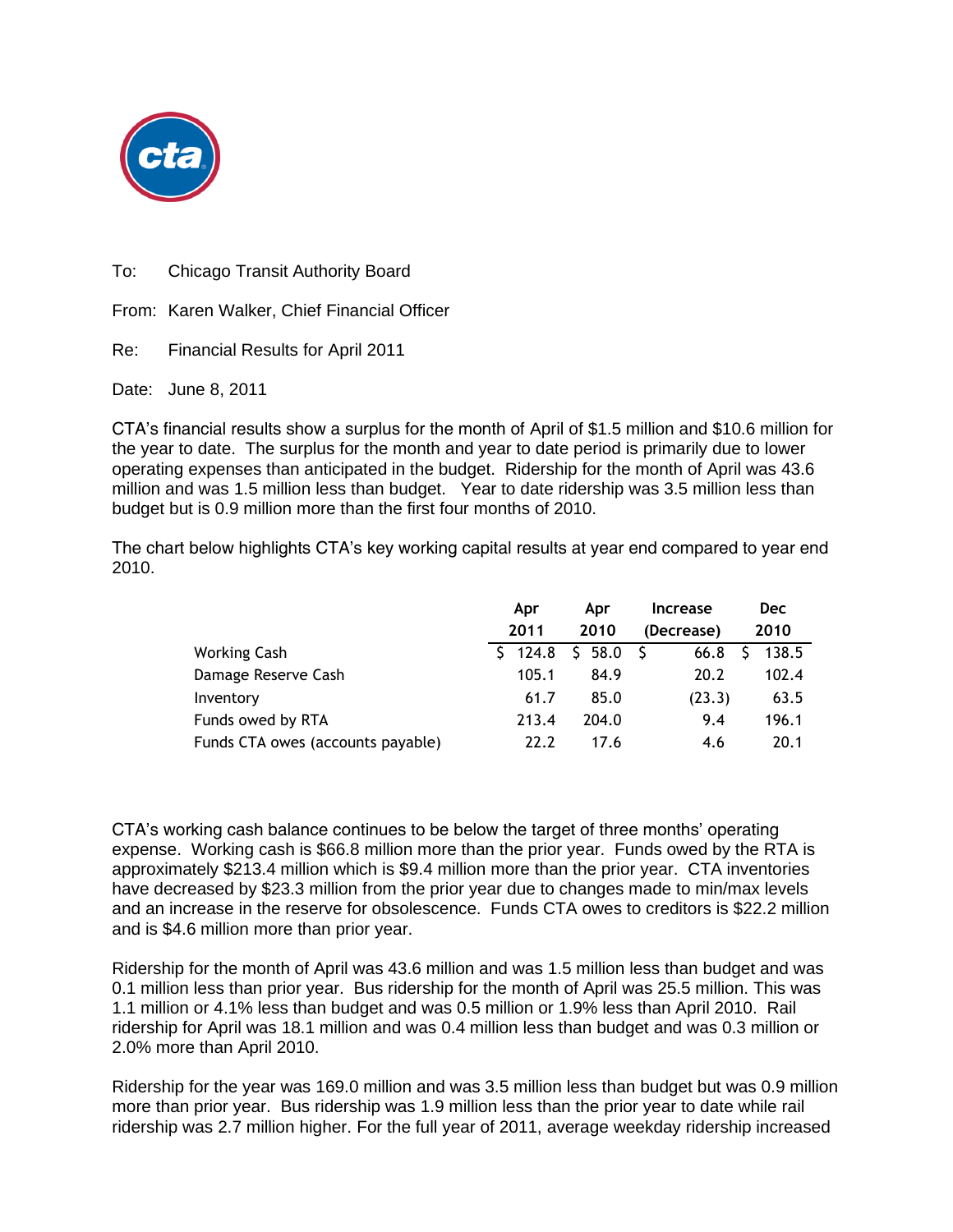0.94% from 2010, average Saturday ridership decreased 0.15% and average Sunday ridership increased 2.42%.

Free rides totaled 6.8 million for the month and 23.9 million for the year; this is 0.3 million more than April 2010 and 0.4 million less for the year to date. Free rides for seniors went into effect on March 17, 2008. The majority of free rides occurred on the bus system. Bus accounts for 5.7 million of the total free rides for the month while rail is 1.1 million.

Public Funding Required for Operations for the month and the year was \$57.3 million and \$235.0 million, respectively and was favorable to budget by \$1.5 million and \$10.6 million, respectively.

Recovery Ratio, which measures the percentage of operating expenses CTA funds from internally generated revenues, was 56.18% for the month and 54.53% for the year. This was favorable to budget by 0.41 percentage points for the month and 0.88 percentage points for the year to date.

Operating Expenses for the month and year equaled \$106.1 million and \$426.8 million, respectively. For the current month, operating expenses were \$4.5 million or 4.0% less than budget. All expense categories were less than or equal to budget, except for power and security. For the year to date period, operating expenses were \$19.4 million lower than budget with all categories of expense favorable to budget, except for security.

Labor Expense was \$73.5 million for the month of April and was \$2.7 million less than budget due to delayed hiring, unfilled vacancies, and higher charges to capital jobs. Labor expense for the year to date equaled \$298.2 million and was favorable to budget by \$8.5 million.

Material Expense was \$6.0 million for the month and was under budget by \$0.6 million or 9.6%. Material expense for the year to date equaled \$23.3 million and was favorable to budget by \$3.0 million.

Fuel for Revenue Equipment was \$4.0 million for the month and was \$0.5 million less than budget and was \$1.4 million less than budget for the year to date. Fuel expense is \$0.3 million less than the first four months of 2010 due to favorable results from the fuel hedge program. The gross average price paid per gallon for the month was \$3.32. The fuel swap decreased the average price by \$0.64 bringing the net cost per gallon to \$2.68 for the month of April 2011. The budget assumed an average price of \$3.08 per gallon.

Electric Power for Revenue Equipment was \$2.5 million for the month and \$10.6 million for the year. Power expense was \$0.3 million unfavorable to budget for the month due to an invoice adjustment but was favorable by \$0.3 million for the year to date. Compared to the prior year to date, power cost was \$2.6 million lower due to the negotiated electric supply contract.

Provision for Injuries and Damages Expense was \$1.3 million for the month and \$5.0 million for the year to date period and is on par with budget.

Purchase of Security Services was \$3.5 million for the month and was \$0.7 million more than budget. Year to date security expense is \$12.1 million and was \$0.8 million more than budget.

Other Expenses equaled \$15.3 million for the month and were \$1.6 million less than budget. Year to date other expense was \$60.9 million and was \$7.0 million less than budget due to timing differences between actual and budget.